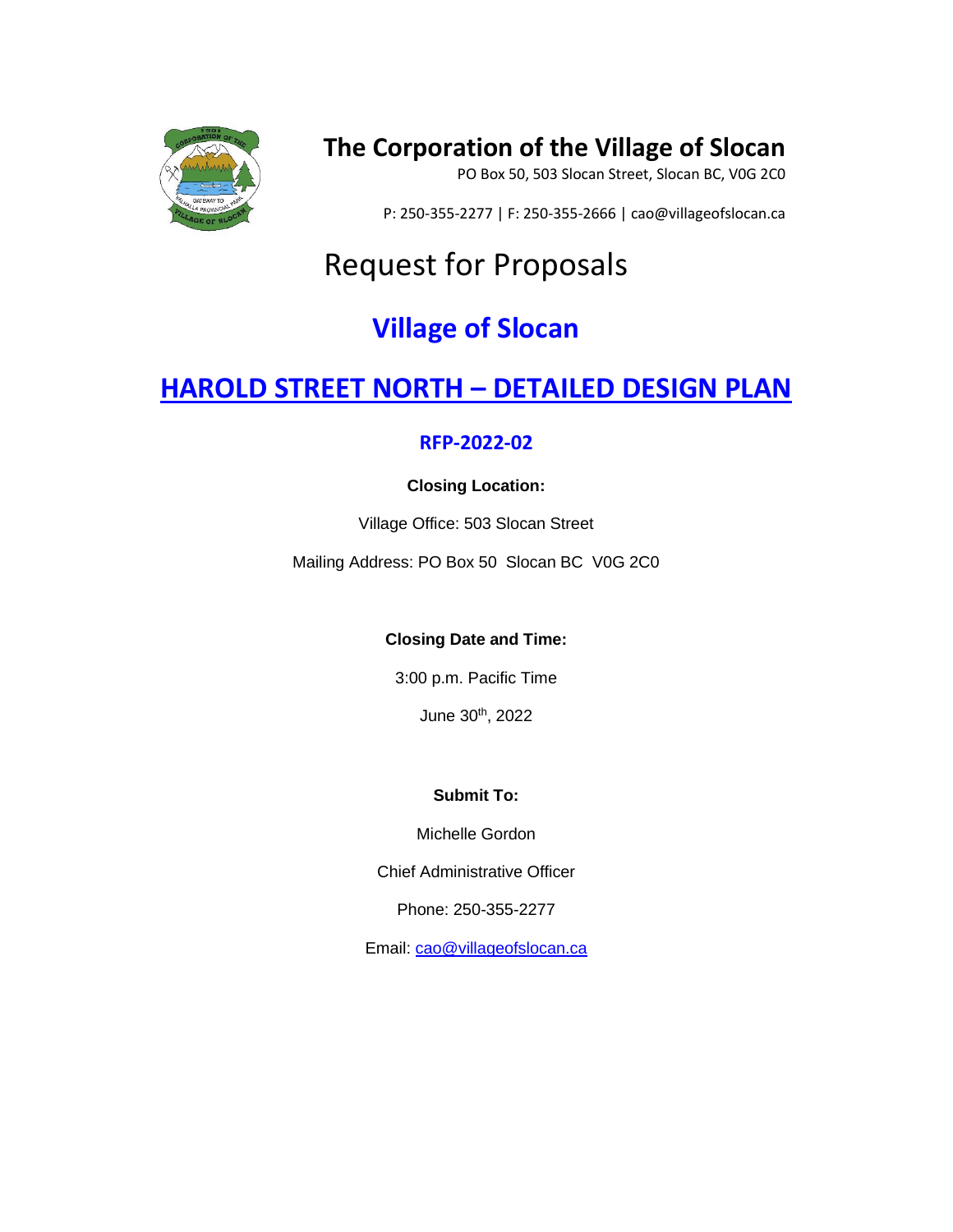## Table of Contents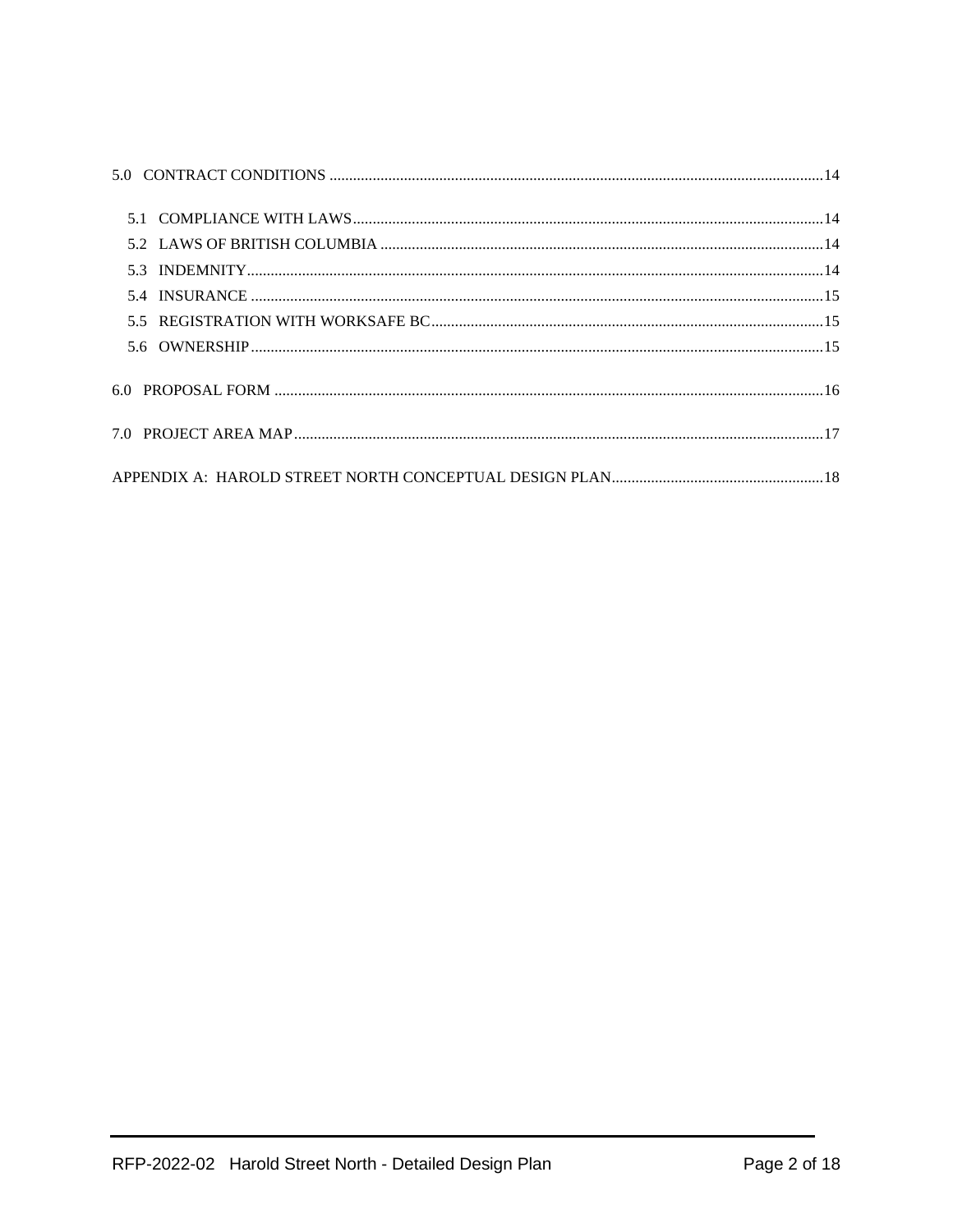## <span id="page-3-0"></span>1.0 INTRODUCTION

The Corporation of the Village of Slocan ("The Village") is seeking Proposals from qualified consultants to accomplish "Detailed Design Phase 01" as outlined in the *Harold Street North Conceptual Design Plan – Summary Report*, for revitalization and beautification of the two block Harold Street North commercial corridor, between Delany Ave and Ward Ave in Slocan, as set out in Section 4.0: Scope of Work, of this RFP. The Village requires professional services in civil engineering, electrical engineering, and landscape architecture, to complete a detailed design plan, detailed cost estimation, and tender set documents for the 'Harold Street North' improvements. A detailed survey of the project site will be required to accurately locate all existing infrastructure, topography, drainage, building envelope, and lot lines.

## <span id="page-3-1"></span>2.0 DEFINITIONS & ADMINISTRATIVE REQUIREMENTS

#### <span id="page-3-2"></span>2.1 DEFINITIONS

Throughout this Request for Proposal, the following definitions apply:

- a) **"Village"** means the Corporation of the Village of Slocan or the area within the boundaries of the Village of Slocan.
- b) **"CAO"** means the Chief Administrative Officer for the Village of Slocan.
- c) **"Village"** means the Corporation of the Village of Slocan or the area within the boundaries of the Village of Slocan.
- d) **"CAO"** means the Chief Administrative Officer for the Village of Slocan.
- e) **"Contract"** means the written agreement resulting from this Request for Proposal executed by the Village and the Consultant.
- f) **"Consultant"** means the successful Proponent to this Request for Proposal who enters into a written contract with the Village.
- g) **"Council"** means the Council of the Village.
- h) **"Must", "shall" or "mandatory"** means a requirement that must be met in order for the proposal to be considered.
- i) **"Proponent"** means an individual or a company that has been requested to and submits, or intends to submit, a proposal in response to this Request for Proposal.
- j) **"Proposal"** means a submission in response to this Request for Proposal.
- k) **"Request for Proposal"** and **"RFP"** means this Request for Proposal.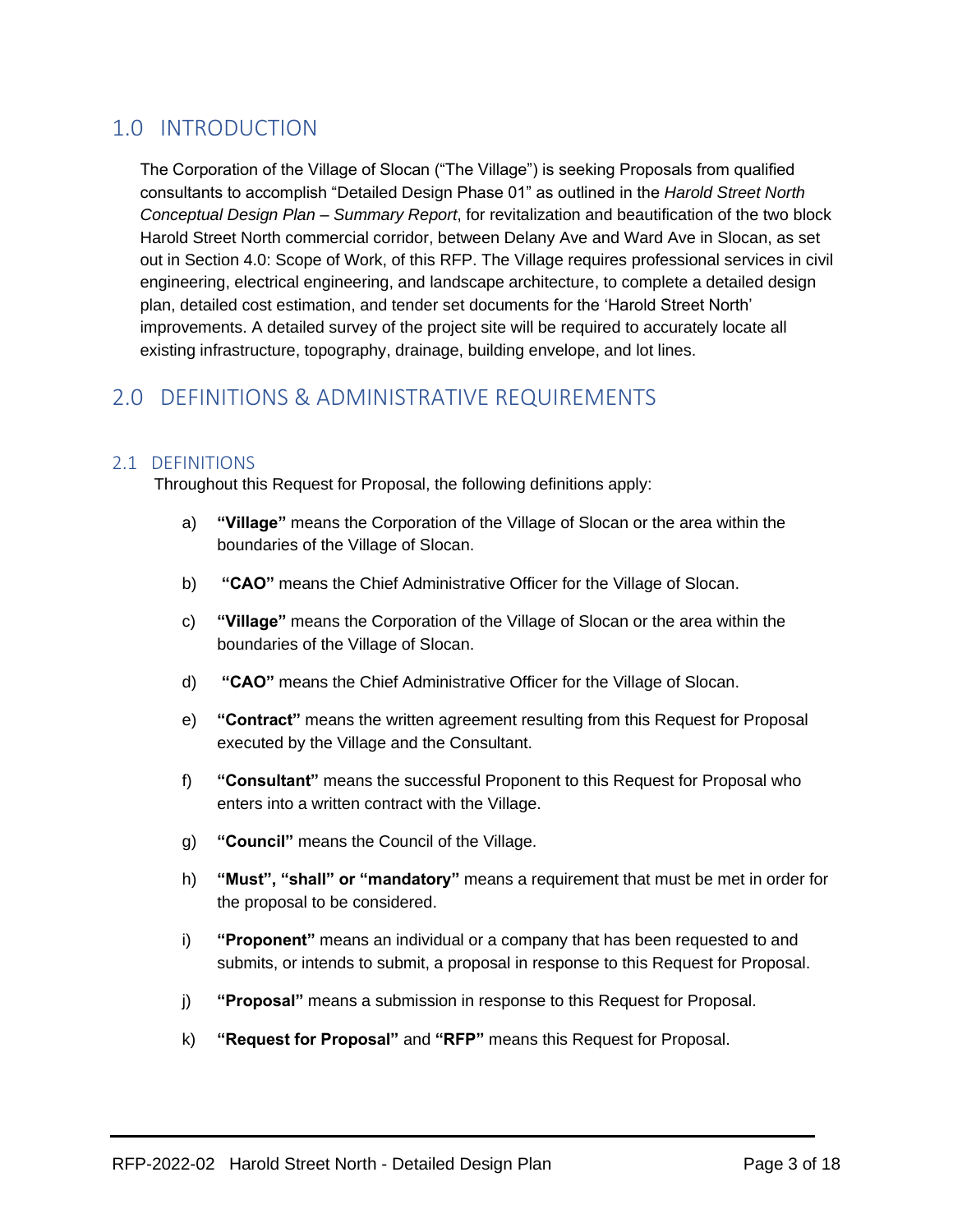#### <span id="page-4-0"></span>2.2 TERMS AND CONDITIONS

The following terms and conditions apply to this RFP. Submission of a Proposal in response to this RFP indicates acceptance of all the terms that follow and that are included in any addenda issued by the Village.

#### <span id="page-4-1"></span>2.3 ALTERNATIVE SOLUTIONS

If alternative solutions are offered, the information should be submitted in the same format but as a separate Proposal and clearly marked as an alternative solution.

#### <span id="page-4-2"></span>2.4 CHANGES TO PROPOSALS

By submission of a written notice, a Proponent may amend or withdraw its Proposal prior to the Closing date and time.

Upon Closing, all Proposals become irrevocable. The Proponent may not change the wording of its Proposal after a Closing and no words or comments may be added to the Proposal unless requested by the Village for clarification.

#### <span id="page-4-3"></span>2.5 PROPONENT'S EXPENSES

Proponents are solely responsible for their own expenses in preparing a Proposal. If the Village elects to reject all Proposals, the Village will not be liable to any Proponent for any claims for costs or damages incurred by the Proponent in preparing the Proposal, loss of anticipated profit in connection with a final Contract, costs for returning unopened Proposals, or any matter whatsoever.

#### <span id="page-4-4"></span>2.6 FIRM PRICING

- a) Proponents shall base their Proposal on furnishing everything required to complete the "Detailed Design Phase 01" as outlined in the *Harold Street North Conceptual Design Plan – Summary Report*, including all labour, materials, tools, equipment, supplies, travel costs, and incidentals.
- b) Proposals must include a Proponent maximum fee including sub-consultants to complete this project.
- <span id="page-4-6"></span>c) Prices will be firm for the entire Contract period.

#### <span id="page-4-5"></span>2.7 CURRENCY AND TAXES

Prices quoted will be in Canadian Dollars and inclusive of duty, delivery charges where applicable, and exclusive of GST and other taxes which shall be shown separately as applicable.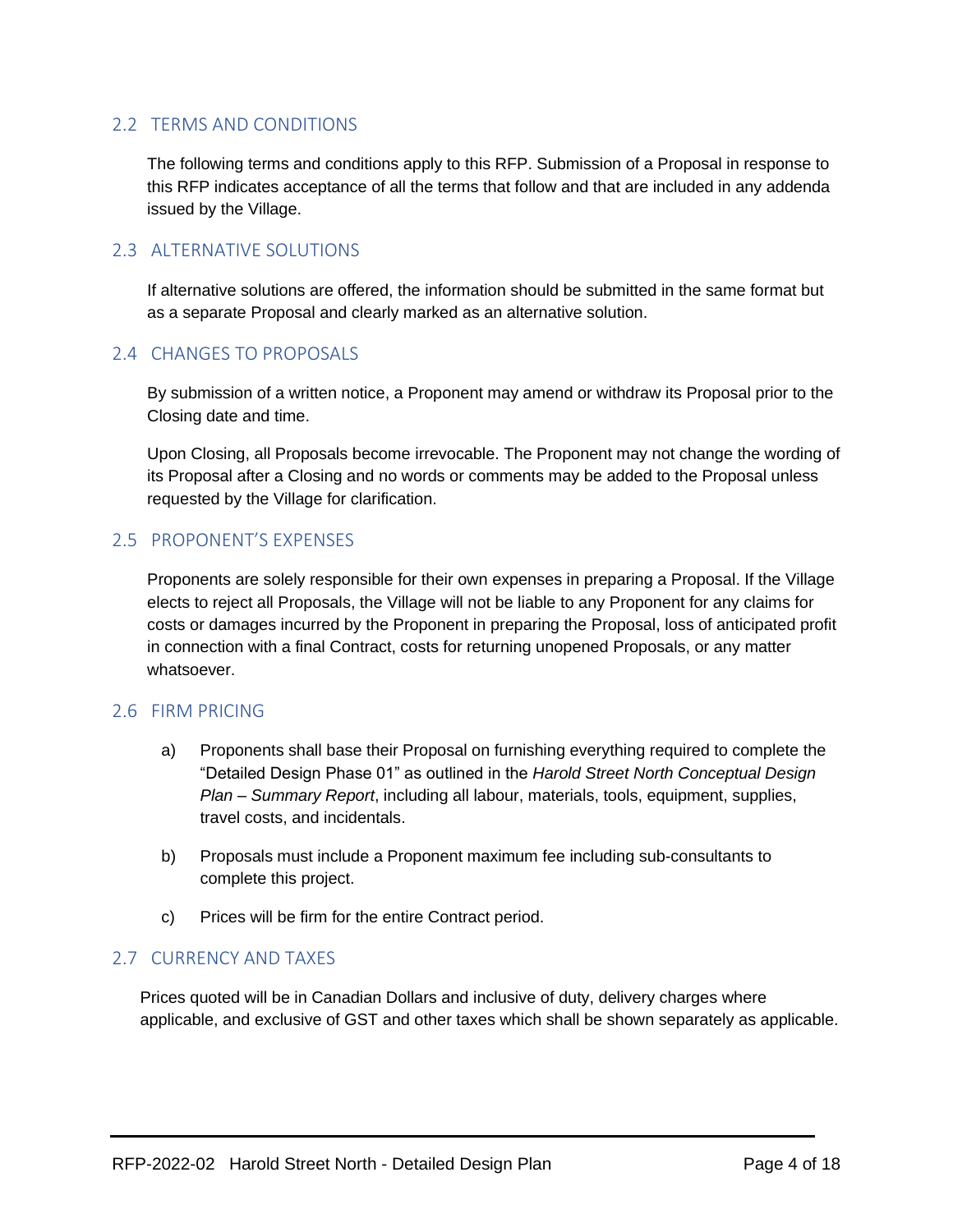#### 2.8 SUB-CONTRACTING

- a) Using a sub-consultant (who must be clearly identified in the Proposal) is acceptable. This includes a joint submission by a Proponent and sub-consultant who have no formal corporate links. However, the Proponent must be prepared to take overall responsibility for successful interconnection and must be defined in the Proposal.
- b) Where applicable, the names of approved sub-consultants listed in the Proposal will be included in the Contract. No changes or additions to the list will be permitted without the written consent of the Village.

#### <span id="page-5-0"></span>2.9 ACCEPTANCE OF PROPOSALS

- a) This RFP must not be construed as an agreement to purchase goods or services. The Village is not bound to accept the lowest priced or any Proposal of those submitted. The Village is under no obligation to receive further information, whether written or oral, from any Proponent.
- b) Neither acceptance of a Proposal nor execution of a Contract will constitute approval of any activity contemplated in any Proposal that requires any approval, permit or license pursuant to any federal, provincial, or municipal statute, regulation or bylaw.
- c) The Village reserves the right to reject any Proposal and to accept any Proposal notwithstanding any non-compliance with this RFP. The Village may select any Proposal for acceptance or negotiation with the Proponent by selecting the Proposal which the Village, in its sole unrestricted discretion and on the basis of such criteria as it considers appropriate, deems to be in the best interests of the Village.
- d) If a Proposal contains a defect or fails to comply with the requirements of the RFP documents, which in the sole discretion of the Village is not material, the Village may waive the defect and accept the proposal.
- e) No Proponent shall have any claim for any compensation of any kind whatsoever, as a result of participating in the RFP, whether in respect of Proposal preparation costs, loss of anticipated profit, or any other matter whatsoever, and by submitting a Proposal each Proponent shall be deemed to have irrevocable waived any such claim.
- f) The Village reserves the right to cancel this RFP at any time for any reason, and in so doing to reject all Proposals, and will not be responsible for any loss, damage, cost or expense incurred or suffered by any Proponent as a result of such cancellation.
- g) The Village reserves the right to enter into negotiations with one or more Proponents concerning the terms and conditions of the services to be provided, and expressly reserves the right through such negotiations to request changes, alterations, additions or deletions from the terms of any Proposals received.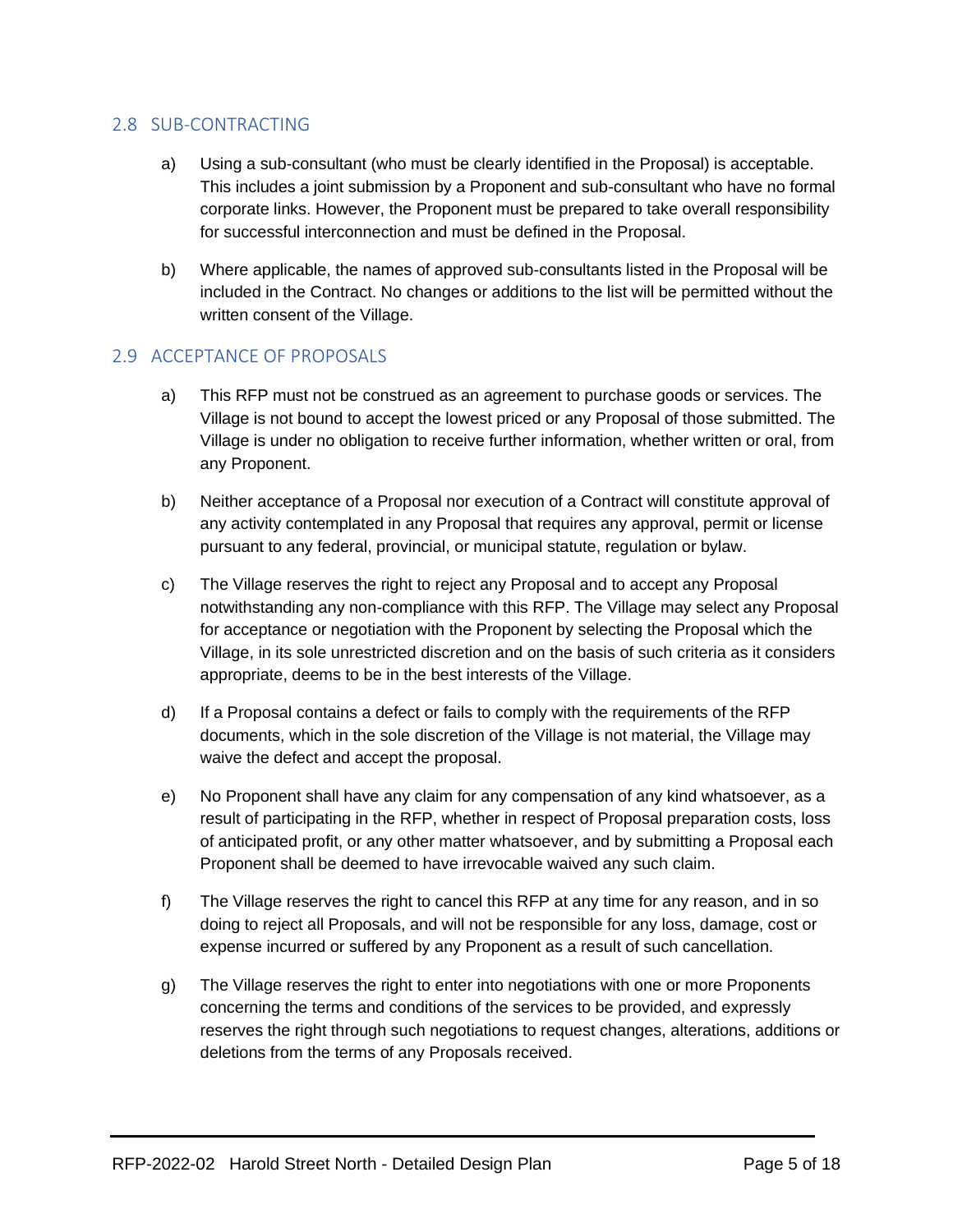- h) The Village reserves the right to select one or more Proponents for further consideration following the initial proposal evaluation process. The Village may require in-person presentations or interviews with Proponents selected for final consideration, prior to negotiating a contract.
- i) The acceptance of any Proposal is subject to funding and may require approval of Council.
- j) After acceptance by the Village, the successful Proponent will be issued a written Notice of Award.

#### <span id="page-6-0"></span>2.10 DEFINITION OF CONTRACT

Notice in writing to a Proponent of the acceptance of its Proposal by the Village and the subsequent full execution of a written Contract will constitute a Contract for the Services, and no Proponent will acquire any legal or equitable rights or privileges relative to the goods or services until the occurrence of both such events. By submission of a Proposal, the Proponent agrees that, should it be identified as the successful Proponent, it is willing to enter into a Contract with the Village within fourteen (14) days of the date of the Notice of Award.

#### <span id="page-6-1"></span>2.11 LIABILITY FOR ERRORS

While the Village has used considerable efforts to ensure an accurate representation of information in this RFP, the information contained in this RFP is supplied solely as a guideline for Proponents. The information is not guaranteed or warranted to be accurate by the Village, nor is it necessarily comprehensive or exhaustive. Nothing in this RFP is intended to relieve Proponents from forming their own opinions and conclusions with respect to the matters addressed in this RFP.

#### <span id="page-6-2"></span>2.12 MODIFICATION OF TERMS

The Village reserves the right to modify the terms of the RFP at any time at its sole discretion. Such modifications will be communicated to all Proponents through formal addenda.

#### <span id="page-6-3"></span>2.13 OWNERSHIP OF PROPOSALS AND FREEDOM OF INFORMATION

All documents, including Proposals, submitted to the Village become the property of the Village. Each Proposal should clearly identify any information that is considered to be confidential or proprietary information.

However, the Village is subject to the provisions of the *Freedom of Information and Protection of Privacy Act.* As a result, while Section 21 of the *Freedom of Information and Protection of Privacy Act* does offer some protection for confidential third party business, financial and proprietary information, the Village cannot guarantee that any such information provided to the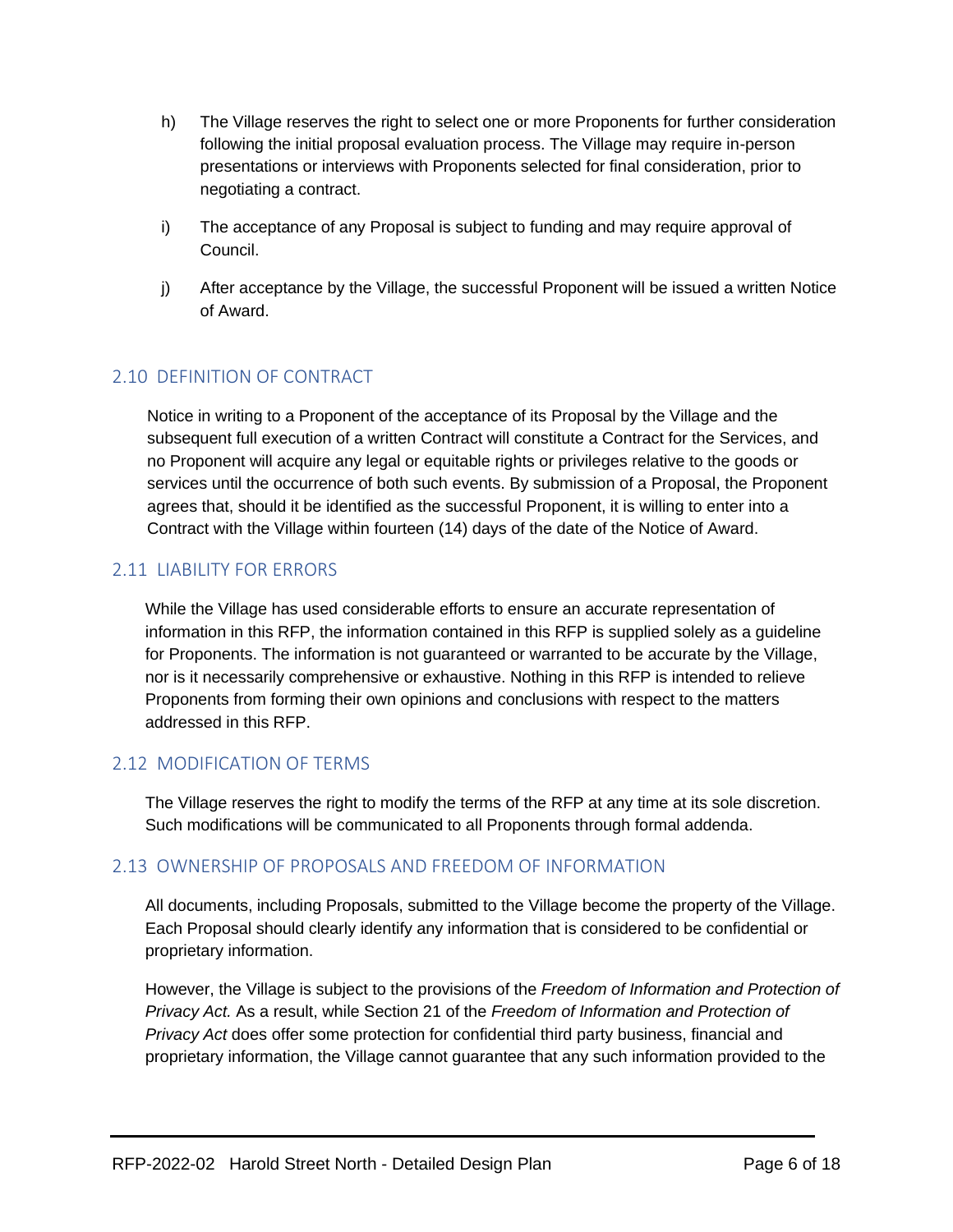Village will remain confidential if a request for access is made under the *Freedom of Information and Protection of Privacy Act.*

#### <span id="page-7-0"></span>2.14 CONFIDENTIALITY OF INFORMATION

Information pertaining to the Village obtained by the Proponent as a result of participation in this project is confidential and must not be disclosed without written authorization from the Village.

### <span id="page-7-1"></span>3.0 PROPOSAL SUBMISSION REQUIREMENTS

#### <span id="page-7-2"></span>3.1 PROPOSAL SUBMISSION

a) Responses should be delivered by hand, mail or email to the following location no later than 3:00 p.m. Pacific Daylight Time on Thursday, June 30<sup>th</sup>, 2022 (Closing) and should be clearly marked:

#### **Village of Slocan – Harold Street North – Detailed Design Plan**

Attention: Michelle Gordon, CAO

Village of Slocan

503 Slocan Street

PO Box 50, Slocan, BC V0G 2C0

Email: [cao@villageofslocan.ca](mailto:cao@villageofslocan.ca)

- b) Proposals are to include the following sections:
	- i. General:

An introductory cover letter that includes a general background overview of the Proponent, identification of similar services provided for other clients, and an outline of expected approach for successfully undertaking the project.

ii. Relevant Experience:

This section must include:

• A listing of recent relevant project experience. Project descriptions should include a summary of related work, including scope, project successes, location and length of time of project.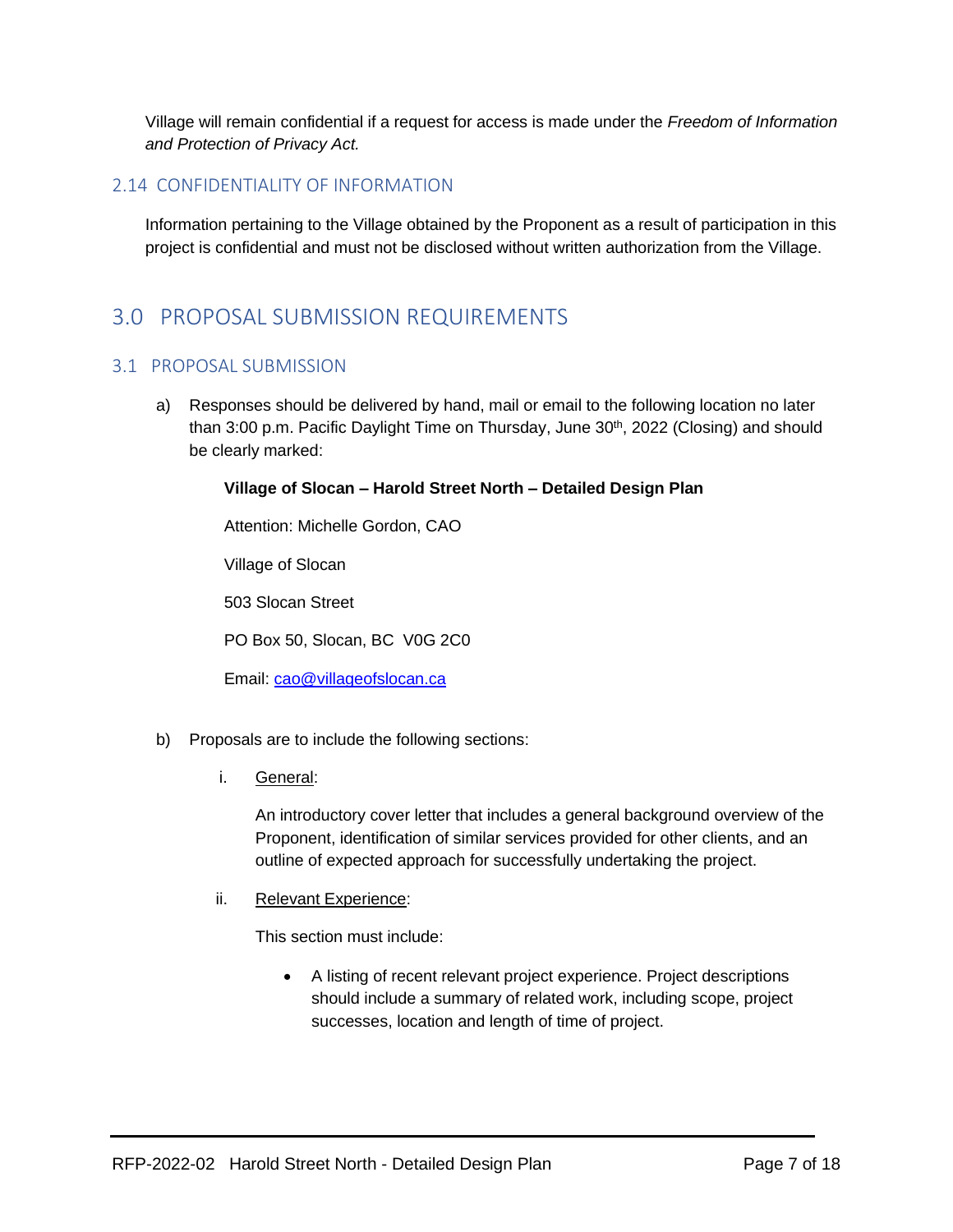#### iii. Proposal Schedule:

This section must include:

- A schedule for completion of the project broken down by phase and task.
- A description of the tasks to be undertaken and methodologies to be used by the Proponent.
- Lead, team members and sub-consultants.

#### iv. Qualifications:

This section must include:

- Educational and professional qualifications of each individual to be assigned. Include a summary of each individual's work experience with related projects. Resumes may be included as an appendix.
- Identification of availability and office location.

#### v. Financial Expectations:

This section must include:

- Proponent maximum fee.
- A breakdown of project costs by task in a manner that allows for easy cross-referencing of task, personnel, timing and costs:
	- o For each task, include the hours estimated for each individual, including sub-consultants, showing charge-out rate, total hours, and disbursements per task; and
	- o Subtotals for each phase in the project.
- Total hours and fees per individual, including sub-consultants, to be assigned for the entire project.

#### vi. References:

A list of references from a minimum of two (2) municipal government clients who have engaged the Proponent to complete similar projects – include the name, address and phone number of references.

vii. Conflict:

Assurance that the Proponent and any proposed sub-consultant(s) are not in a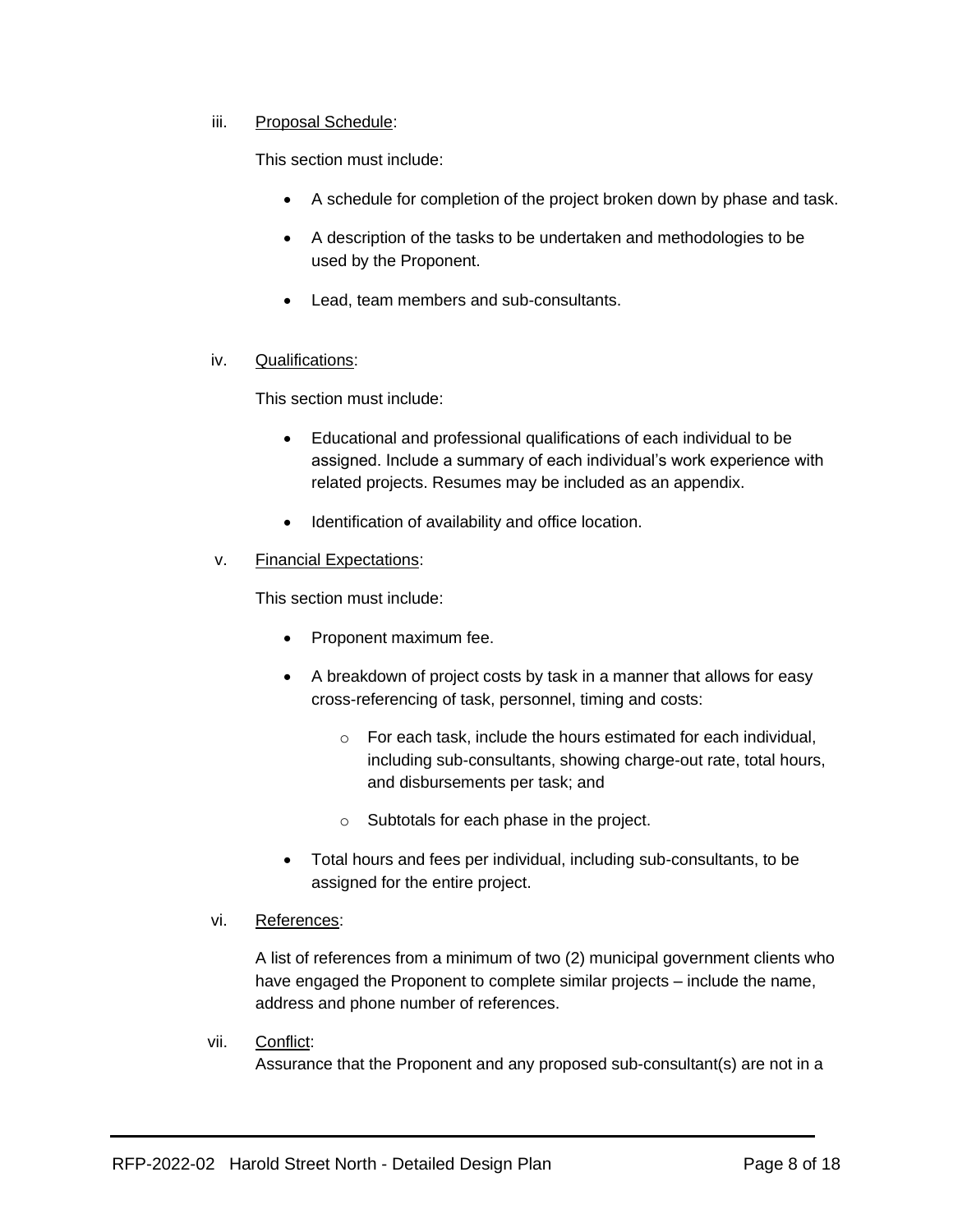position which may be perceived as a conflict of interest with respect to undertaking this project.

- c) Proposal Format:
	- i. Proposals may be either emailed with the Request for Proposal title clearly indicated in the subject line (please request confirmation of the receipt of any emailed proposals), or submitted in a sealed package with the name and address of the Proponent and the Request for Proposal title clearly marked on the outside.
	- ii. Facsimile submissions will not be considered.
	- iii. Late proposals will not be considered.
	- iv. Proposals that are conditional; illegible; obscure; contain arithmetical errors; erasures; alterations; or irregularities of any kind; may, at the discretion of the Village, be declared disqualified.
	- v. The person(s) authorized to sign on behalf of the Proponent and to bind the Proponent to statements made in response to this RFP must sign the Proposal Form provided herein. Unsigned Proposals will be declared disqualified and returned.
	- vi. Proponents shall be solely responsible for the delivery of their Proposals in the manner and time prescribed. All submissions must be delivered according to the instructions herein. The Village will accept no responsibility for documents delivered to other Village facilities and at the discretion of the CAO these may be declared disqualified.

#### <span id="page-9-0"></span>3.2 INQUIRIES

a) All inquiries related to this RFP shall be directed to:

Michelle Gordon Chief Administrative Officer Village of Slocan Telephone: 250-355-2277 Email: [cao@villageofslocan.ca](mailto:cao@villageofslocan.ca)

- b) Inquiries will be accepted until  $3:00$  p.m. on Monday, June  $20^{th}$ , 2022.
- c) Information obtained from any other source is not official and should not be relied upon.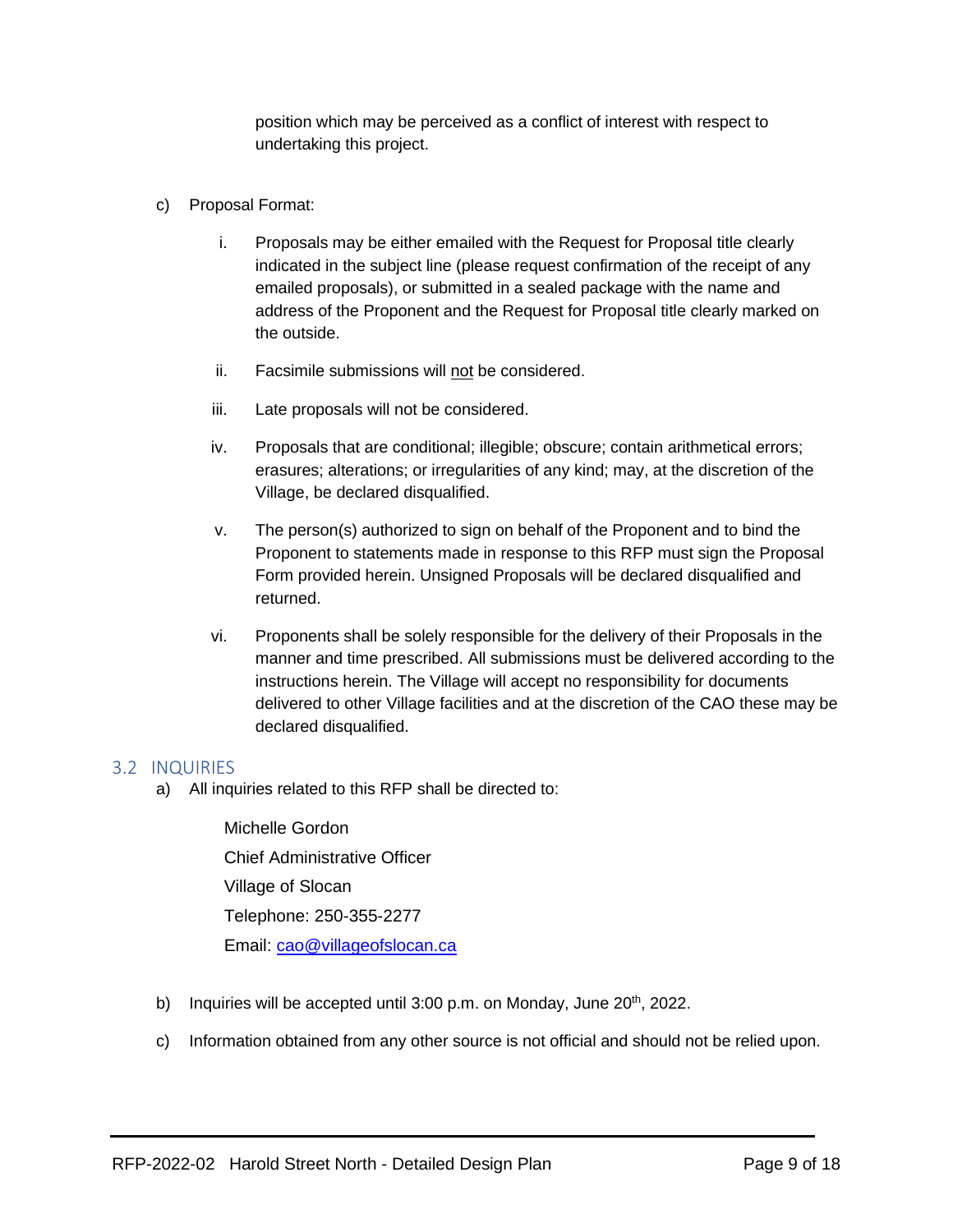#### <span id="page-10-0"></span>3.3 ADDENDA

- a) Responses to any questions that are received by the Village that affect the Request for Proposal process will be issued as addenda by the Village.
- b) Addenda will be published in the same location as the original-posted RFP. It is the responsibility of the proponent to check these locations for updates. All addenda become part of the Contract document and must be considered when responding to this RFP.
- c) Verbal answers are binding only when confirmed by written addenda.

#### <span id="page-10-1"></span>3.4 DISCLAIMER

Each Proponent is responsible to review and understand the terms and conditions of this RFP, and the scope of work being requested. The Village makes no representation or warranty as to the accuracy or completeness of the information contained in this RFP and the Proponent is solely responsible to ensure that it has obtained and considered all information necessary to understand the requirements of the RFP, and to prepare and submit its Proposal. The Village will not be responsible for any loss, damage or expense incurred by a Proponent as a result of any inaccuracy or incompleteness in this RFP, or as a result of any misunderstanding or misinterpretation of the terms of this RFP on the part of any Proponent.

#### <span id="page-10-2"></span>3.5 EVALUATION AND SELECTION CRITERIA

Evaluation of Proposals will be by the Village according to the criteria identified below. Those Proposals passing the mandatory requirements will be further evaluated against the point-rated criteria. During the evaluation process, Proponents may be required to provide clarification to statements made in their Proposals.

| <b>Mandatory Criteria</b> |                                                                                                                         |  |  |  |
|---------------------------|-------------------------------------------------------------------------------------------------------------------------|--|--|--|
|                           | Proposal Form completed and signed by a person authorized to bind the<br>Proponent to statements made in the submission |  |  |  |
|                           | Proposal must be received at the Closing Location by the specified Closing<br>Date and Time.                            |  |  |  |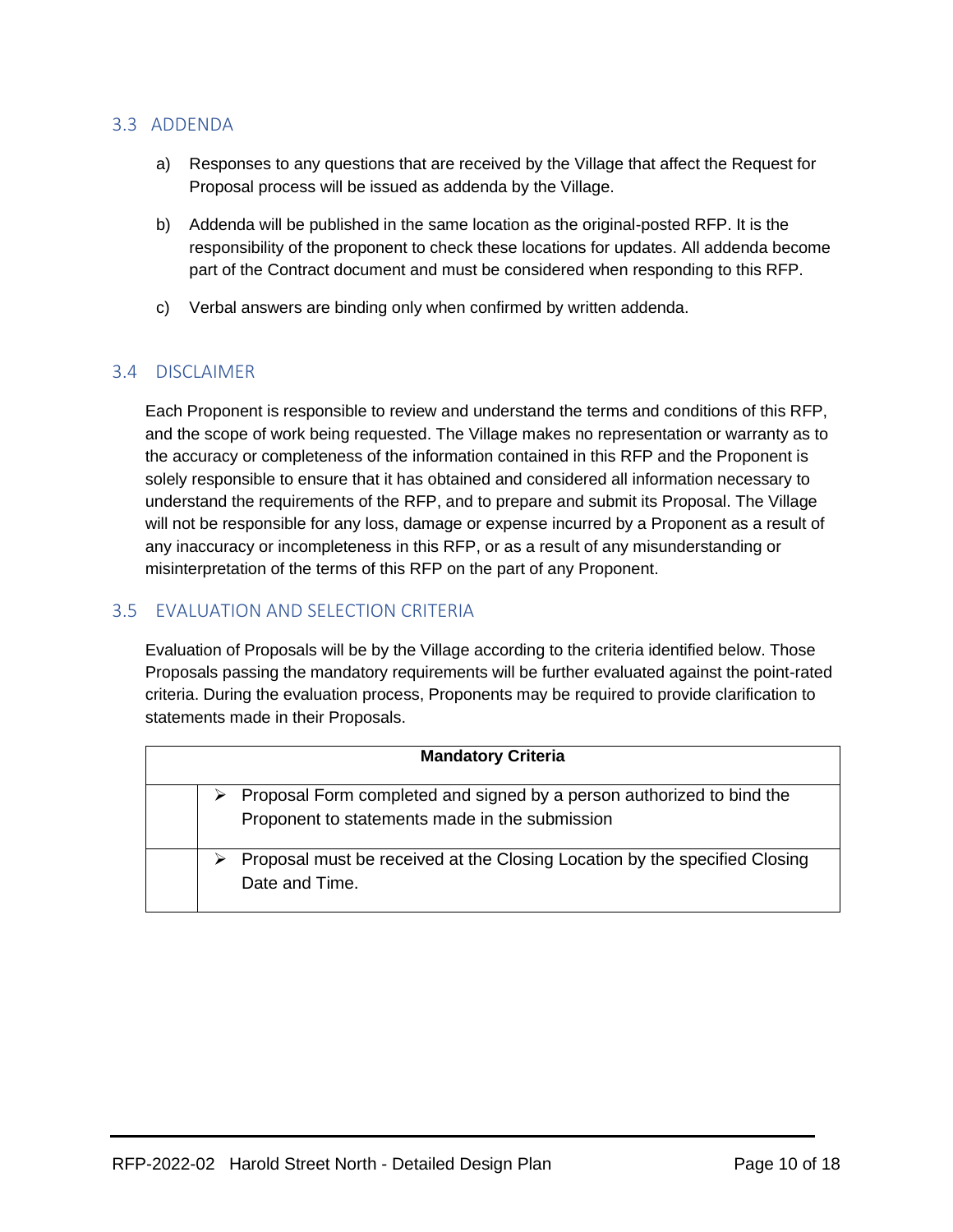| <b>Point-Rated Criteria</b>          | <b>Points</b><br><b>Assigned</b> | <b>Score per Criteria (Multiplier)</b> |       |             |      | Weighted<br><b>Total</b> |  |
|--------------------------------------|----------------------------------|----------------------------------------|-------|-------------|------|--------------------------|--|
|                                      |                                  | <b>Poor</b>                            | Marg. | <b>Fair</b> | Good | Exc.                     |  |
|                                      |                                  | (.3)                                   | (.5)  | ( .7)       | (.9) | (1.0)                    |  |
| <b>Experience and Qualifications</b> | 40                               |                                        |       |             |      |                          |  |
| Methodology - Detailed               | 30                               |                                        |       |             |      |                          |  |
| method/planning and work             |                                  |                                        |       |             |      |                          |  |
| program                              |                                  |                                        |       |             |      |                          |  |
| <b>Reputation and Feedback</b>       | 10                               |                                        |       |             |      |                          |  |
| from References                      |                                  |                                        |       |             |      |                          |  |
| Cost to the Village Including        | 20                               |                                        |       |             |      |                          |  |
| <b>Disbursements</b>                 |                                  |                                        |       |             |      |                          |  |
| <b>Total Points:</b>                 | 100                              |                                        |       |             |      |                          |  |

#### <span id="page-11-0"></span>3.6 COMMITMENT BY THE VILLAGE

- a) The Village will make available, electronically by email, upon request and at no cost to the successful Proponent, any existing Village maps, plans, reports and bylaws.
- b) The Village will provide reasonable administrative support, for the purpose of providing historical information and conducting research.
- c) The successful Proponent may be required to sign non-disclosure, confidentiality or other agreements when access is provided to Village information.
- d) Village meeting rooms, when available, may be used at no charge to the successful Proponent and are to be arranged through Village administration.
- e) The Village will organize a project start-up meeting in July 2022 with staff, Public Works and the successful Proponent, to tour the site, review existing Village plans, and identify Harold Street problem areas concerning Stormwater Management.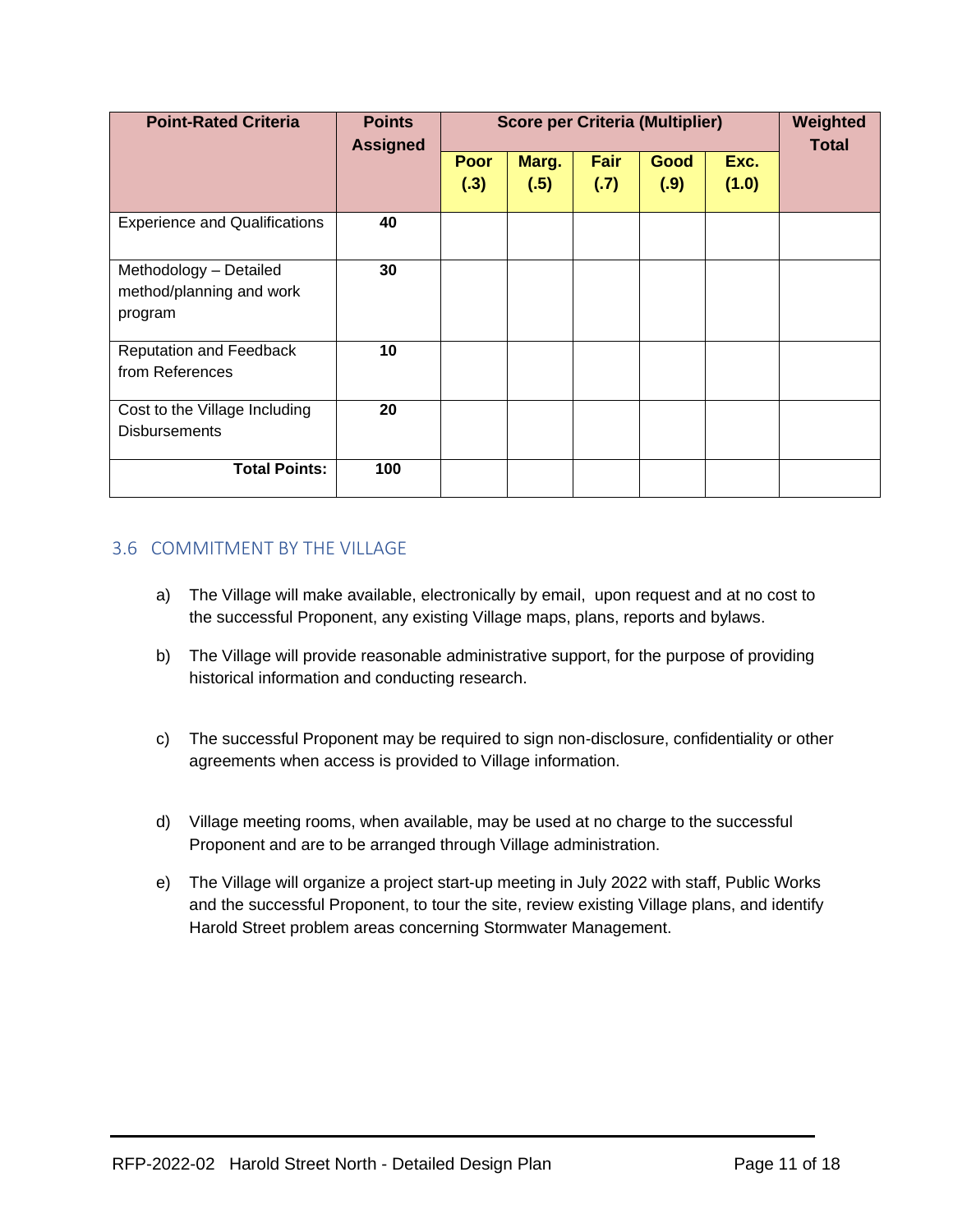### <span id="page-12-0"></span>4.0 SCOPE OF WORK

#### <span id="page-12-1"></span>4.1 OVERVIEW OF SLOCAN VILLAGE

The Village of Slocan is a community in transition, situated at the south end of Slocan Lake where the lake meets the Slocan River. The downtown commercial core is found at the north end of Harold Street, with a number of businesses lining the west side of the street. Though an increasingly popular tourist destination, Slocan has abundant resources that are not fully used to capacity. In 2018, the *Harold Steet North Conceptual Design Plan – Summary Report* was completed, and provides a Vision for a refreshed downtown commercial core concept for visitors and residents. The *Harold Street North Conceptual Design Plan – Summary Report* is attached to and forms part of this RFP as 'Appendix A'.

The Harold Street North Vision and Guiding Principles, described in the Harold Street North Conceptual Design Plan, were prepared with careful consideration of the existing assets, issues, and opportunities, and the input of the community. Harold Street North will evolve into the community hub and commercial centre for the Village of Slocan. Building upon its rich environment, culture, and economy, Harold Street North will develop a strong identity through thoughtful and appropriate placemaking, improved pedestrian space and amenities, and a strong connection to the waterfront.

#### <span id="page-12-2"></span>4.2 PROJECT OVERVIEW

The Village has received a grant from BC Rural Dividend Grant Program in the amount of \$60,500 to support the *Harold Street North – Detailed Design Plan: Development Phase 01*, based on the findings from the Harold Street North Conceptual Design Plan. With Village contribution amounts, the total budget for this project is \$75,000.

The Village seeks professional services in Civil Engineering, Electrical Engineering and Landscape Architecture to prepare a detailed survey of the project site (accurately locate all existing infrastucture, topography, drainage, building envelope and lot lines); and to complete Detailed Design, Detailed Cost Estimation and Tender Set Documents for Development Phase 01 (2 blocks: Park Ave to Delany Ave) of the Harold Street North Conceptual Design.

As outlined in the Harold Street North Conceptual Design, the detailed design plan shall include improvements to the pedestrian realm (accessibility and walkability through age-friendly/other principles); emphasize the small town character; provide framework for a theme/character that utilizes local influences; incorporates sustainable design (stormwater, energy reduction and production, local materials, etc.); improves parking and reduces maintenance costs through defined parking spaces; flexible design to accommodate special events; and adds street furniture and landscaping (designed to be wildlife-proof, attactive and functional).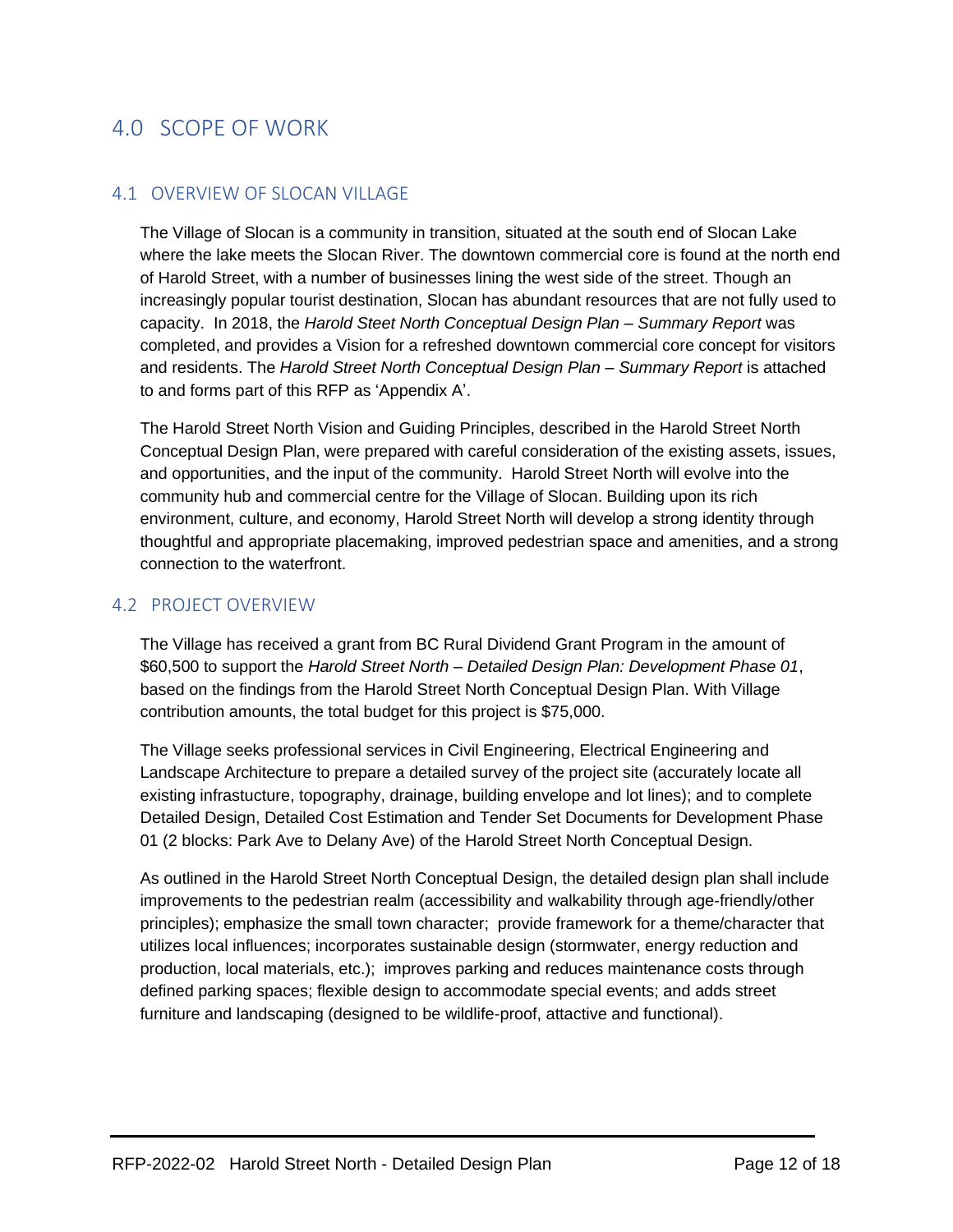As implementation of Harold Street North Conceptional Design Plan will be completed in phases as budgets allow, the detailed design of Development Phase 01 will reflect the final vision of the full concept. The Proponent must take note that to fully-implement the plan, assumptions about infrastructure have been made and are to be reflected in the detailed design. The most significant assumptions are: burial of existing electrical lines; future transition to commercial core from single family residential; wayfinding strategy to direct larger vehicles away from Harold Street; and a future community (or district) sewer system to accommodate the level of infill shown.) \* Please note that the bike lane, as shown in the concept plan, will not be included and will not form part of this project.

The detailed design plan must consider and acknowledge existing waterworks and stormwater infrastructure within this corridor. Existing and proposed infrastructure will be reviewed at the July 2022 project start-up meeting.

#### <span id="page-13-0"></span>4.3 PROJECT WORKPLAN & TIMELINE

The successful Proponent will be expected to commence the project in July 2022. The project shall be completed by November  $30<sup>th</sup>$ , 2022. An extension of the Completion Date may be granted, at the discretion of the Village, if unforeseen circumstances restrict project progress.

The Proponent shall provide a detailed project schedule that outlines a proposed workplan and timeline. The Proponent's project schedule may include components/tasks such as project initiation, civil engineering design, electrical engineering design, landscape architectural design, detailed survey work, preparation of detailed cost estimation document, preparation of tender set documents, and project completion.

#### <span id="page-13-1"></span>4.4 DELIVERABLES

- a) Provide completed Detailed Design Plan for Harold Street North, Phase 01 (Park Ave to Delany Ave); of the *Harold Street North Conceptual Design Plan – Summary Report*, as attached to and forming part of this RFP as Appendix 'A'.
	- Civil engineering works design
	- Landscape and architect design
	- Cost estimates and tender set documents
	- Detailed existing infrastructure site survey
- b) Provide one paper copy, a web compatible (.pdf) version, and a Word compatible (.doc) version of the Completed Detailed Design Plan Document;
- c) Provide copies of all relevant digital mapping files.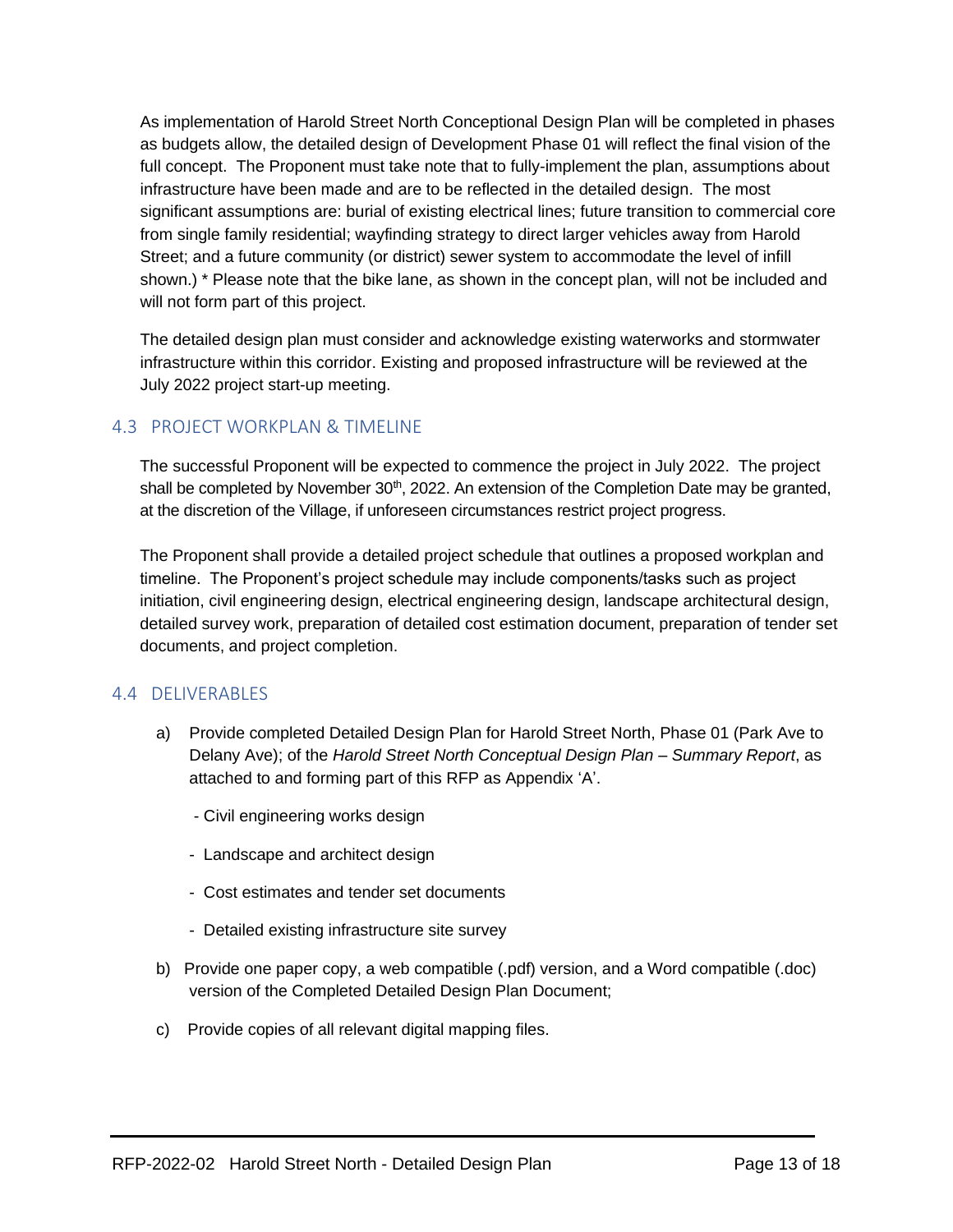#### <span id="page-14-0"></span>4.5 REMUNERATION

- a) The budget for the completion of this project is a maximum of \$75,000 (excluding GST) and inclusive of all travel and incidental costs.
- b) Invoices shall be paid by the Village for up to 80% of the contract value until receipt of the accepted Final Report and deliverables, upon which the remaining 20% shall be paid.
- c) A summary report with each invoice shall include details of the work performed, the number of hours worked for each day and date, the disbursements expended, and the totals for the period.
- d) Payment of monthly invoices by the Village shall be made within thirty (30) days after receipt by the Village.

### <span id="page-14-1"></span>5.0 CONTRACT CONDITIONS

By submission of a Proposal, the Proponent agrees that should its Proposal be successful, the Proponent will enter into a Contract with the Village based on this RFP, the Proponent's Proposal, and any negotiations concluded pursuant to Section 2.10.

#### <span id="page-14-2"></span>5.1 COMPLIANCE WITH LAWS

The successful Proponent will comply with all laws applicable to the work or performance of the Contract.

#### <span id="page-14-3"></span>5.2 LAWS OF BRITISH COLUMBIA

Any Contract resulting from this RFP will be governed by and will be construed and interpreted in accordance with all laws in affect of the Province of British Columbia.

#### <span id="page-14-4"></span>5.3 INDEMNITY

Notwithstanding the providing of insurance coverage by the Consultant, the Consultant hereby agrees to indemnify and save harmless the Village, its employee(s), agent(s), and authorized representative(s) and each of them from and against losses, claims, damages, actions and causes of action (collectively referred to as "Claims), that the Village may sustain, incur, suffer or be put to at any time, either before or after the expiration or termination of this Agreement, that arise out of the acts or omissions, including negligent acts or omissions of the Consultant or its sub-consultant(s), servant(s), agent(s), or employee(s) under this Agreement, expecting always that this indemnity does not apply to the extent, if any, to which the Claims are caused by errors, omissions or the negligent acts of the Village, its other consultant(s), assign(s) and authorized representative(s) or any other persons.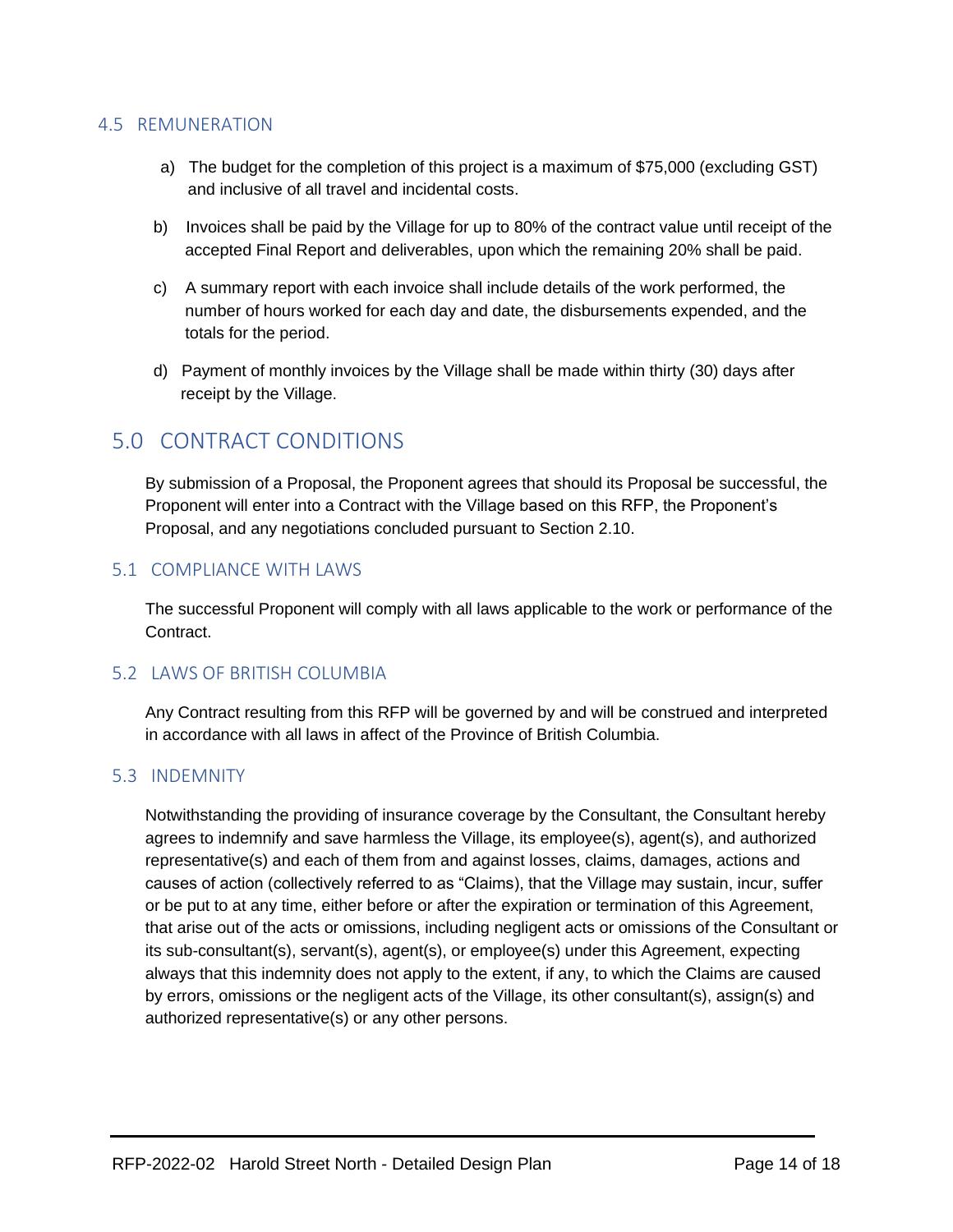#### <span id="page-15-0"></span>5.4 INSURANCE

The successful Proponent will be required to provide and maintain professional liability insurance insuring the Consultants' liability resulting from errors and omissions in the performance of professional services under the Contract. Proof of insurance must be provided to the satisfaction of the Village.

#### <span id="page-15-1"></span>5.5 REGISTRATION WITH WORKSAFE BC

The successful Proponent shall have Work Safe BC coverage for itself, all workers and any shareholders, directors, partners or other individuals employed or engaged in the execution of the Work, and shall comply with all conditions of the Workers Compensation Act and regulations there under.

#### <span id="page-15-2"></span>5.6 OWNERSHIP

The material produced, furnished and used by the successful Proponent as a result of this Agreement will be the exclusive property of the Village upon completion of the work.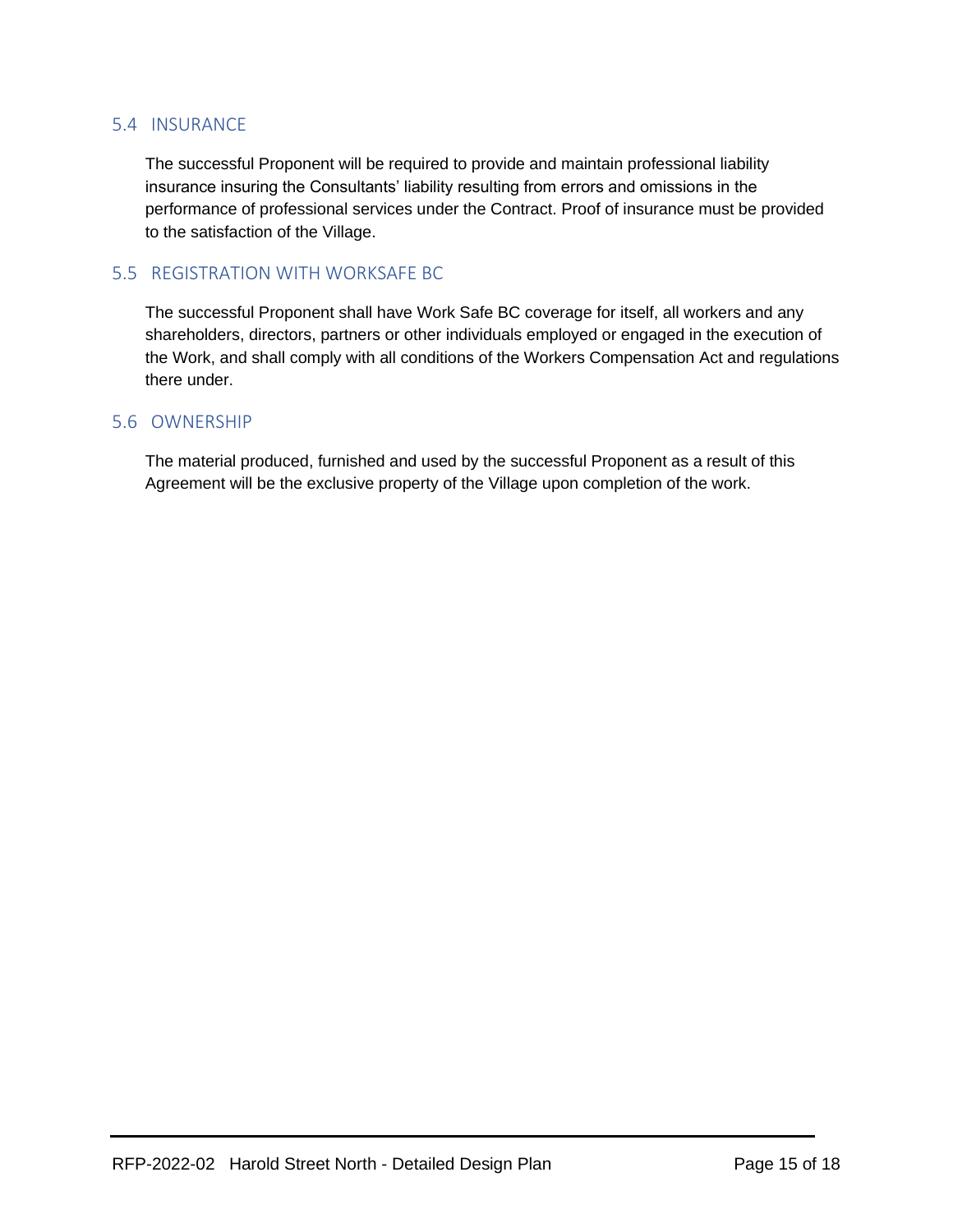### **Village of Slocan**

## <span id="page-16-0"></span>**HAROLD STREET NORTH – DETAILED DESIGN PLAN**

#### **RFP-2022-02**

#### **CLOSING: 3:00 PM PACIFIC TIME ON THURSDAY, JUNE 30, 2022**

This form must be completed, signed and included with the submission.

The undersigned confirms that their submission is in response to the Request for Proposals for the recruitment of a Consultant to complete *Harold Street North – Detailed Design Plan Development Phase*  01 for the Village of Slocan, and the Proponent acknowledges receipt of Addenda # through Addenda # \_\_\_\_\_\_\_\_\_.

| <b>NAME OF FIRM:</b>        |                                                                                  |
|-----------------------------|----------------------------------------------------------------------------------|
| <b>Address:</b>             |                                                                                  |
|                             | ,我们也不会有什么。""我们的人,我们也不会有什么?""我们的人,我们也不会有什么?""我们的人,我们也不会有什么?""我们的人,我们也不会有什么?""我们的人 |
| Phone:                      |                                                                                  |
| Email:                      |                                                                                  |
|                             |                                                                                  |
| <b>CONTACT NAME:</b>        |                                                                                  |
|                             |                                                                                  |
| <b>Position:</b>            |                                                                                  |
| Phone:                      |                                                                                  |
| Email:                      |                                                                                  |
|                             |                                                                                  |
|                             |                                                                                  |
| <b>Authorized Signature</b> |                                                                                  |
|                             |                                                                                  |
| <b>Name and Title</b>       |                                                                                  |
|                             |                                                                                  |
|                             |                                                                                  |
| <b>Date</b>                 |                                                                                  |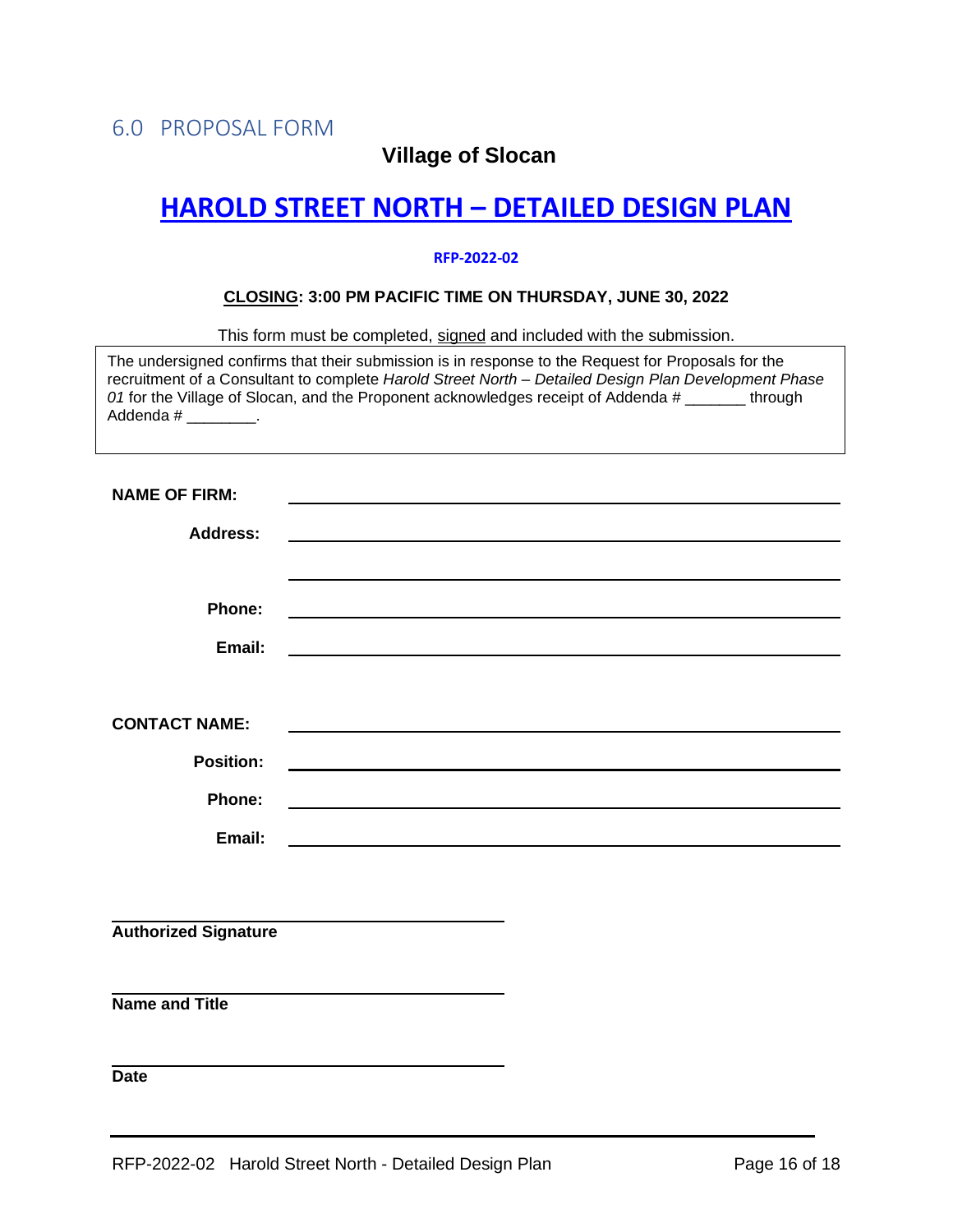## <span id="page-17-0"></span>7.0 PROJECT AREA MAP